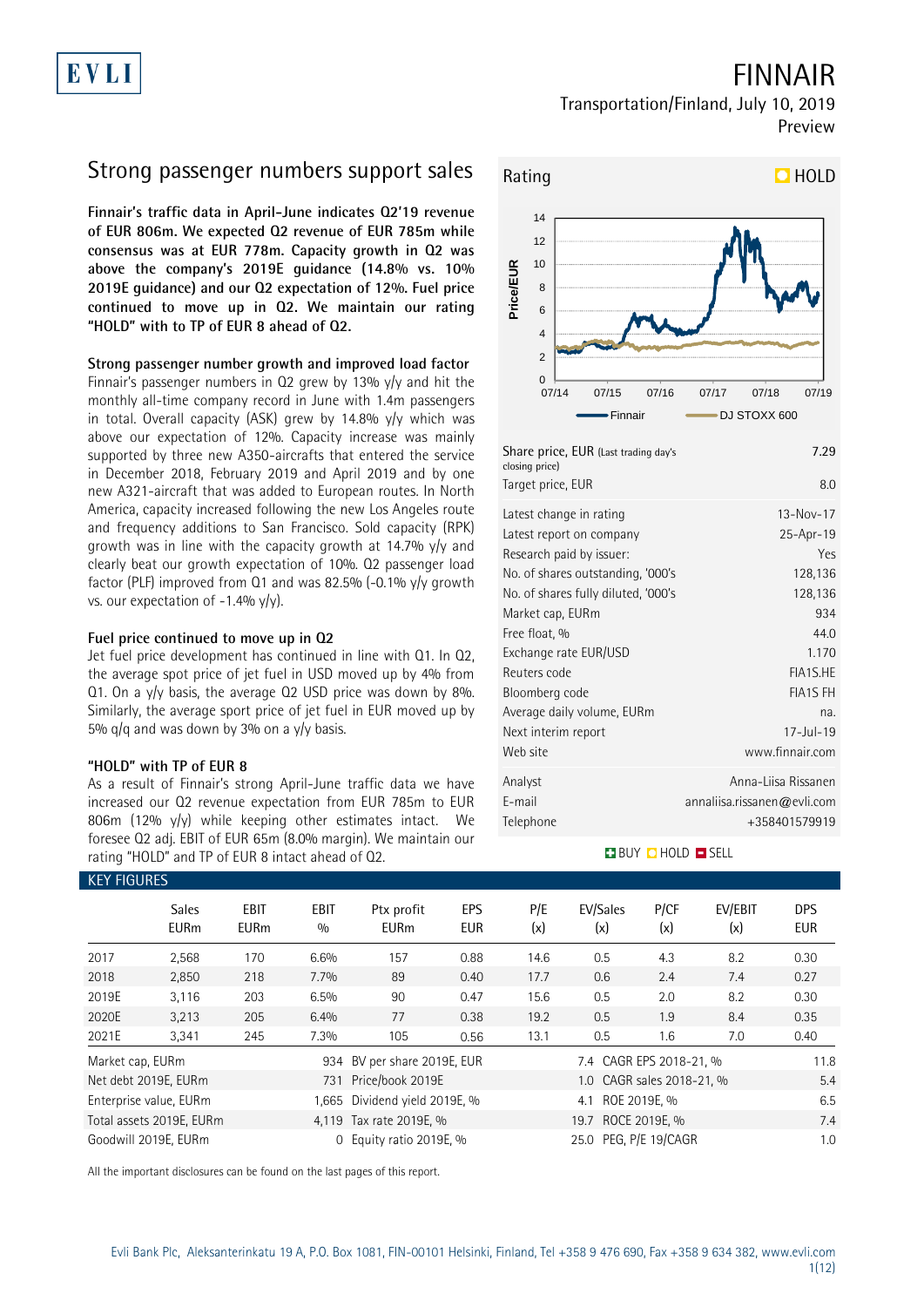# Guidance for 2019 is given as part of Q2 report

Finnair will report its guidance for 2019 as part of its half-year report. The company has guided 2019E capacity growth of ~10% while revenue is expected to grow at a somewhat slower pace (we have estimated revenue growth of ~9%). We see Finnair's 2019E EBIT to stay below last year at EUR 203m with 6.5% EBIT margin (2018: EBIT EUR 218m, 7.7% EBIT margin) as weak Q1'19 and increasing hedged fuel price weigh down our 2019 estimates.

| <b>FINNAIR</b>             | 2015             | 2016          | 2017          | 2018         | 2019E          | 2019E          | 2019E          | 2019E          | 2019E            |
|----------------------------|------------------|---------------|---------------|--------------|----------------|----------------|----------------|----------------|------------------|
| lEURm                      | $\mathsf{F}$     | $\mathsf{F}'$ | $\mathsf{F}'$ | $\mathsf{F}$ | Q <sub>1</sub> | Q <sub>2</sub> | Q <sub>3</sub> | Q <sub>4</sub> | BY               |
| Passengers (thousands)     | 10294            | 10866         | 11905         | 13281        | 3148           | 3910           | 3991           | 3451           | 14500            |
| y/y change                 | 7%               | 6 %           | 10 %          | 12 %         | 4 %            | 13 %           | 9%             | 9%             | 9%               |
| ASK (mkm)                  | 31836            | 33 914        | 36922         | 42 386       | 10 670         | 12 308         | 12 597         | 11 457         | 47 031           |
| y/y change                 | 3%               | 7%            | 9 %           | 15%          | 10%            | 15 %           | 9%             | 9%             | $11\%$           |
| RPK (mkm)                  | 25 5 92          | 27 065        | 30 749        | 34 660       | 8 3 5 6        | 10 152         | 10 6 14        | 8812           | 37 935           |
| y/y change                 | 3.9 <sub>0</sub> | 6 %           | 14 %          | 13%          | 4%             | 15%            | 9%             | 9%             | 9 <sub>0</sub>   |
| Load factor (RPK/ASK), PLF | 80,4 %           | 79,8 %        | 83,3 %        | 81,8 %       | 78,3%          | 82,5%          | 84,3%          | 76,9%          | 80,7 %           |
| y/y change                 | $0,2% - p$       | $-0,6% - p$   | $3,5% - p$    | $-1,5% - p$  | $-4,6% - p$    | $-0,1% - p$    | $-0,2% - p$    | $0,0% - p$     | $-1,1% - p$      |
| <b>Total revenue</b>       | 2255             | 2317          | 2569          | 2850         | 673            | 806            | 889            | 748            | 3116             |
| YoY change                 | $-1.96$          | 3 %           | 11 %          | 11%          | 5 %            | 12 %           | 10 %           | 9%             | 9 <sub>%</sub>   |
| Other income               | 85               | 76            | 77            | 74           | 15             | 18             | 18             | 18             | 69               |
| Staff costs                | $-353$           | $-363$        | $-423$        | $-500$       | $-130$         | $-137$         | $-131$         | $-136$         | $-533$           |
| v/v change                 | 2%               | 3%            | 17%           | 18 %         | 5 %            | 3%             | 5 %            | 14 %           | $7$ %            |
| % of revenue               | 16 %             | 16 %          | 16 %          | 18 %         | 19 %           | 17%            | 15 %           | 18 %           | 17 <sub>96</sub> |
| lFuel                      | $-596$           | $-492$        | $-472$        | $-581$       | $-145$         | $-174$         | $-182$         | $-170$         | $-671$           |
| y/y change                 | $-10%$           | $-17%$        | $-4%$         | 23 %         | 14 %           | 20 %           | 12 %           | 17%            | 16 %             |
| % of revenue               | 26 %             | 21%           | 18 %          | 20 %         | 22 %           | 22 %           | 20 %           | 23 %           | 22 %             |
| Other OPEX                 | $-1160$          | $-1268$       | $-1314$       | $-1330$      | $-353$         | $-370$         | $-377$         | $-367$         | $-1467$          |
| y/y change                 | 3%               | 9 %           | 4 %           | 1%           | 9 %            | 13 %           | 9%             | 10 %           | 10 %             |
| % of revenue               | 51 %             | 55 %          | 51 %          | 47 %         | 52 %           | 46 %           | 42 %           | 49 %           | 47 %             |
| Comparable EBITDA          | 132              | 161           | 300           | 513          | 60             | 143            | 218            | 93             | 513              |
| Depreciation               | $-108$           | $-106$        | $-129$        | $-294$       | $-76$          | $-78$          | $-78$          | $-78$          | $-310$           |
| Comparable EBIT            | 24               | 55            | 171           | 218          | $-16$          | 65             | 140            | 15             | 203              |
| Comp. EBIT-%               | 1,0%             | 2,4 %         | 6,6 %         | 7,7%         | $-2,4%$        | 8,0 %          | 15,7 %         | 2,0 %          | 6,5 %            |
| IAC & fair value changes   | 98               | 61            | 54            | 38           | $\Omega$       | $\mathbf{0}$   | $\overline{0}$ | 0              | $\Omega$         |
| <b>EBIT</b>                | 122              | 116           | 225           | 256          | $-16$          | 65             | 140            | 15             | 203              |

# Operating model

Sources: Finnair, Evli estimates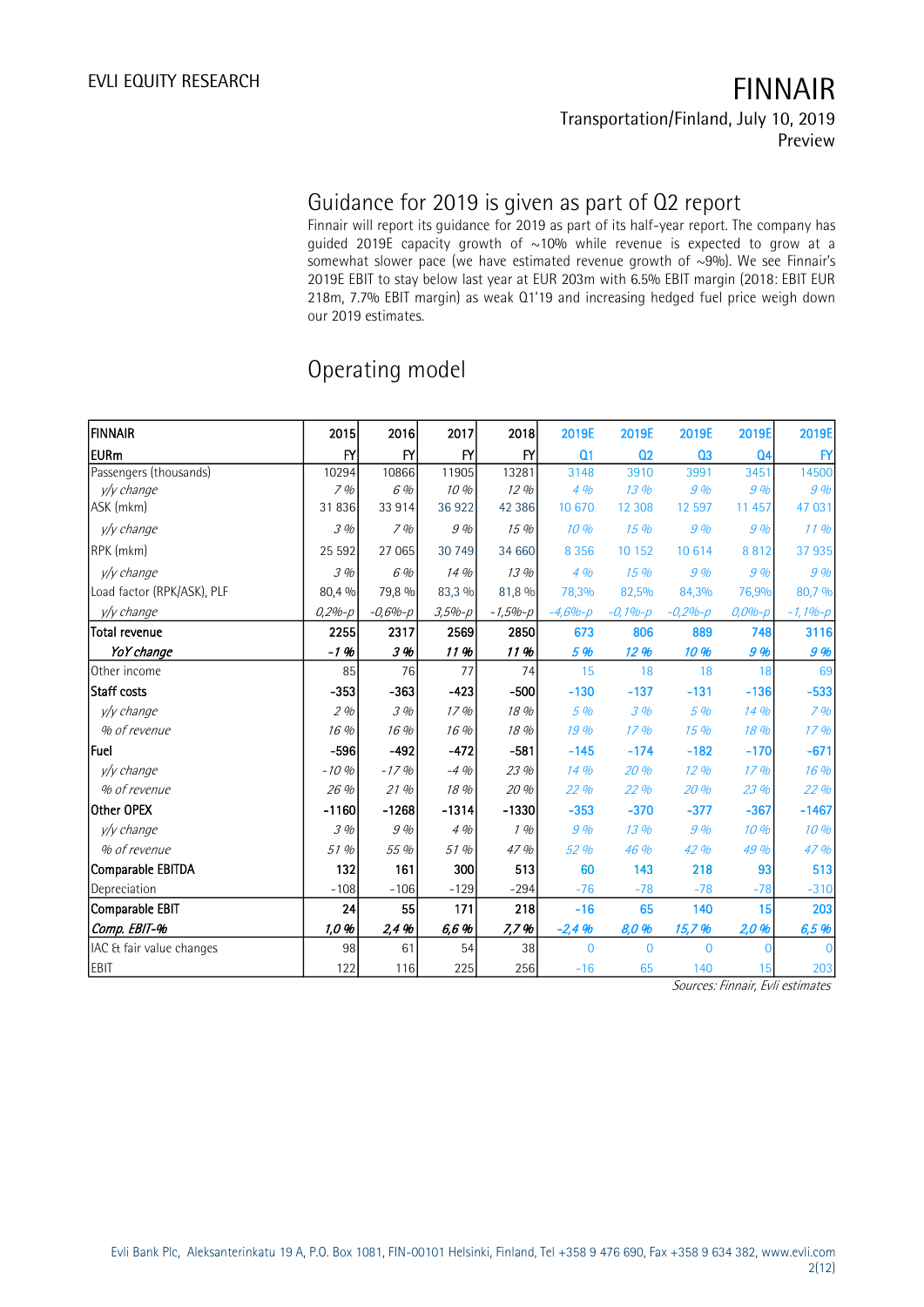# Fuel spot price development and hedging

Finnair hedges its fuel purchases for 24 months forward on a rolling basis, with the degree of hedging decreasing towards the end of the hedging period. The higher and lower limits of the degree of hedging are 90% and 60% for the following six months.



# Finnair valuation vs. peers

Our model treats Finnair's EUR 200m hybrid bond as 100% equity. The estimates exclude IAC and fair value changes but include hybrid interest. On our estimates Finnair generates ROCE of ~7-8% in FY19-21E vs. our WACC of 8.9%.

|                                                        | <b>MCAP</b> |           | EV/EBITDA EV/EBITDA EV/EBITDA |           | EV/EBIT | EV/EBIT | EV/EBIT | P/E    | P/E    | P/E    | P/B          | P/B          | P/B          |
|--------------------------------------------------------|-------------|-----------|-------------------------------|-----------|---------|---------|---------|--------|--------|--------|--------------|--------------|--------------|
| <b>FINNAIR PEER GROUP</b>                              | local FX    | 19        | 20                            | 21        | 19      | 20      | 21      | 19     | 20     | 21     | 19           | 20           | 21           |
| Primary European peers                                 |             |           |                               |           |         |         |         |        |        |        |              |              |              |
| SAS AB                                                 | 5226        | 5,7x      | 4.3x                          | 3,8x      | 19,3x   | 10,5x   | 8,6x    | 17,2x  | 5,0x   | 3,8x   | 0.8x         | 0.7x         | 0,6x         |
| International Consolidated Airlines Group S            | 8792        | 2,6x      | 2.6x                          | 2.4x      | 4.3x    | 4.3x    | 3.9x    | 4.9x   | 4.6x   | 4.1x   | 1.4x         | 1,2x         | 1,1x         |
| Air France-KLM SA                                      | 3685        | 2,6x      | 2.4x                          | 2.1x      | 8,5x    | 7.3x    | 5,9x    | 6,1x   | 5,3x   | 4.4x   | 1.6x         | 1,3x         | 1,0x         |
| Deutsche Lufthansa AG                                  | 7093        | 2.9x      | 2.6x                          | 2,5x      | 6,3x    | 5.3x    | 4,8x    | 4,9x   | 3,9x   | 3,5x   | 0.7x         | 0,6x         | 0,5x         |
| Norwegian Air Shuttle ASA                              | 6231        | 11,2x     | 9,5x                          | 8.3x      | 112,9x  | 38,2x   | 24,3x   |        |        | 21,2x  | 1,9x         | 2.4x         | 2.0x         |
| <b>Other European peers</b>                            |             |           |                               |           |         |         |         |        |        |        |              |              |              |
| Aegean Airlines SA                                     | 578         | 1,4x      | 1.4x                          | 1,2x      | 3,1x    | 3,0x    | 2.7x    | 8,8x   | 8,1x   | 7.4x   | 2.0x         | 1,8x         | 1,7x         |
| easyJet plc                                            | 3892        | 4.4x      | 4.4x                          | 3,9x      | 8.9x    | 8,5x    | 7,2x    | 11,5x  | 10,3x  | 8,8x   | 1,2x         | 1,1x         | 1,0x         |
| Flybe Group PLC                                        |             |           |                               |           |         |         |         |        |        |        |              |              |              |
| Ryanair Holdings Plc                                   | 11657       | 7,3x      | 6,2x                          | 5.4x      | 12,6x   | 10,1x   | 8,7x    | 13,3x  | 10,5x  | 8.9x   | 2,1x         | 1,7x         | 1,5x         |
| Wizz Air Holdings Plc                                  | 2566        | 3,9x      | 3,1x                          | 2,7x      | 6,4x    | 5.1x    | 4,5x    | 14,6x  | 12,1x  | 10,1x  | 2.4x         | 2.0x         | 1,6x         |
| North American peers                                   |             |           |                               |           |         |         |         |        |        |        |              |              |              |
| American Airlines Group, Inc.                          | 14395       | 6,7x      | 6,1x                          | 5.4x      | 10,2x   | 9,2x    | 8,2x    | 6.4x   | 5.7x   | 5.0x   | 8,0x         | 3,7x         | 2.4x         |
| Delta Air Lines, Inc.                                  | 38598       | 5.3x      | 5.0x                          | 4.8x      | 7,5x    | 7.2x    | 6,8x    | 8,5x   | 8,0x   | 7.4x   | 2,6x         | 2.1x         | 1,7x         |
| JetBlue Airways Corporation                            | 5715        | 5.1x      | 4,5x                          | 4.0x      | 8,1x    | 7.0x    | 6,2x    | 9,7x   | 8,0x   | 7.1x   | 1,1x         | 0.9x         | 0,8x         |
| Southwest Airlines Co.                                 | 28071       | 6.3x      | 5,5x                          | 5,1x      | 8,8x    | 7.6x    | 7.0x    | 11,5x  | 9,8x   | 8,8x   | 2,3x         | 2.0x         | 1,6x         |
| Spirit Airlines, Inc.                                  | 3475        | 6,1x      | 5,5x                          | 4.3x      | 8,3x    | 7.7x    | 6,2x    | 8.9x   | 8,1x   | 7.2x   | 1,5x         | 1,2x         | 1.0x         |
| WestJet                                                | 3506        | 5,7x      | 5.0x                          | 3,7x      | 19,8x   | 14,3x   | 9,0x    | 24,8x  | 17,0x  | 10,6x  | 1,5x         | 1,4x         |              |
| Primary European peers median                          |             | 2.9x      | 2.6x                          | 2.5x      | 8,5x    | 7.3x    | 5.9x    | 5,5x   | 4.8x   | 4.1x   | 1.4x         | 1,2x         | 1.0x         |
| Finnair (Evli est)*                                    |             | 3.2x      | 3.3x                          | 2.7x      | 8,2x    | 8.4x    | 7.0x    | 15,6x  | 19,2x  | 13.1x  | 1.0x         | 1.0x         | 1.0x         |
| Finnair discount/premium to primary peer group median* |             | 11 %      | 24 %                          | 1296      | $-4.96$ | 15 %    | 18 %    | 180 %  | 299 %  | 217 %  | $-3196$      | $-19.96$     | $-6.96$      |
|                                                        |             |           |                               |           |         |         |         |        |        |        |              |              |              |
|                                                        |             | Div yield | Div yield                     | Div yield | EBIT-%  | EBIT-%  | EBIT-%  | ROCE-% | ROCE-% | ROCE-% | <b>ROE-%</b> | <b>ROE-%</b> | <b>ROE-%</b> |
|                                                        |             |           |                               |           |         |         |         |        |        |        |              |              |              |
| <b>FINNAIR PEER GROUP</b>                              | Ticker      | 19        | 20                            | 21        | 19      | 20      | 21      | 19     | 20     | 21     | 19           | 20           | 21           |
| <b>Primary European peers</b>                          |             |           |                               |           |         |         |         |        |        |        |              |              |              |
| SAS AB                                                 | SAS-SE      | 0,1%      | 0,0%                          | 0,0%      | 2,1%    | 4,6%    | 5,4%    | 4,1%   | 8,4%   | 9,4%   | 4,8%         | 13,7%        | 15,3%        |
| International Consolidated Airlines Group S IAG-GB     |             | 6,3%      | 6.0%                          | 6,6%      | 12,9%   | 12,9%   | 13,3%   | 16,1%  | 16,1%  | 16,5%  | 29.5%        | 26,4%        | 26,0%        |
| Air France-KLM SA                                      | AF-FR       | 0,2%      | 0,7%                          | 0,9%      | 4,6%    | 4,8%    | 5,4%    | 7,2%   | 7,6%   | 8,2%   | 25,9%        | 24,0%        | 23,1%        |
| Deutsche Lufthansa AG                                  | LHA-DE      | 5,0%      | 5,8%                          | 6,3%      | 6,0%    | 6,8%    | 7,4%    | 9,2%   | 10,2%  | 10,5%  | 13,6%        | 15,4%        | 15,2%        |
| Norwegian Air Shuttle ASA                              | NAS-NO      | 0,0%      | 0,2%                          | 0,5%      | 1,5%    | 4,3%    | 6,6%    | 1,0%   | 2,8%   | 4,3%   | $-62,3%$     | $-21,3%$     | 9,3%         |
| <b>Other European peers</b>                            |             |           |                               |           |         |         |         |        |        |        |              |              |              |
| Aegean Airlines SA                                     | AEGN-GR     | 6,8%      | 6,8%                          | 7,5%      | 8,5%    | 9,0%    | 9,5%    | 14,9%  | 16,5%  | 17,7%  | 22,2%        | 22,4%        | 23,2%        |
| easyJet plc                                            | EZJ-GB      | 4,5%      | 4,9%                          | 5,8%      | 7,2%    | 7,5%    | 8,2%    | 8,8%   | 8,8%   | 9,6%   | 10,0%        | 10,5%        | 11,3%        |
| Flybe Group PLC                                        | FLYB-GB     |           |                               |           |         |         |         |        |        |        |              |              |              |
| Ryanair Holdings Plc                                   | RY4C-IE     | 0,6%      | 0,6%                          | 0,8%      | 12,0%   | 13,7%   | 14,3%   | 10,7%  | 12,2%  | 12,8%  | 15,5%        | 16,6%        | 17,1%        |
| Wizz Air Holdings Plc                                  | WIZZ-GB     | 0,0%      | 0,0%                          | 0,0%      | 14,8%   | 15,6%   | 16,7%   | 11,4%  | 12,0%  | 12,7%  | 16,6%        | 16,1%        | 16,1%        |
| North American peers                                   |             |           |                               |           |         |         |         |        |        |        |              |              |              |
| American Airlines Group, Inc.                          | AAL-US      | 1.2%      | 1.3%                          | 1.2%      | 8.1%    | 8.1%    | 8.2%    | 8.4%   | 8.8%   | 9,5%   | 126.0%       | 65.4%        | 47.5%        |
| Delta Air Lines, Inc.                                  | DAL-US      | 2.4%      | 2.7%                          | 3,0%      | 13,8%   | 13,2%   | 13,2%   | 14,5%  | 13,8%  | 13,6%  | 30.5%        | 25.6%        | 23,0%        |
| JetBlue Airways Corporation                            | JBLU-US     | 0,0%      | 4,4%                          | 0,0%      | 10,6%   | 11,5%   | 11,9%   | 9,9%   | 10,4%  | 10,9%  | 11,0%        | 11,6%        | 10,9%        |
| Southwest Airlines Co.                                 | LUV-US      | 1,3%      | 1,4%                          | 1,6%      | 13,9%   | 14,3%   | 14,3%   | 17,4%  | 18,5%  | 21,0%  | 20,0%        | 20,1%        | 18,2%        |
| Spirit Airlines, Inc.                                  | SAVE-US     | $0.0\%$   | 1.6%                          | 0,0%      | 14,6%   | 13,9%   | 14,1%   | 10,7%  | 10,3%  | 9,8%   | 16,9%        | 15,3%        | 14,3%        |
| WestJet                                                | WJA-CA      |           |                               |           | 4,9%    | 6,3%    | 8,5%    | 4,7%   | 6,6%   |        | 6,0%         | 8,1%         |              |
| Primary European peers median                          |             | 0,2%      | 0,7%                          | 0.9%      | 4,6%    | 4,8%    | 6.6%    | 7,2%   | 8.4%   | 9.4%   | 13,6%        | 15,4%        | 15,3%        |
| Finnair (Evli est)*                                    | FIA1S-FI    | 4.1%      | 4.8%                          | 5.5%      | 6,5%    | 6.4%    | 7.3%    | 7.4%   | 7.1%   | 8.2%   | 6.5%         | 5,1%         | 7.4%         |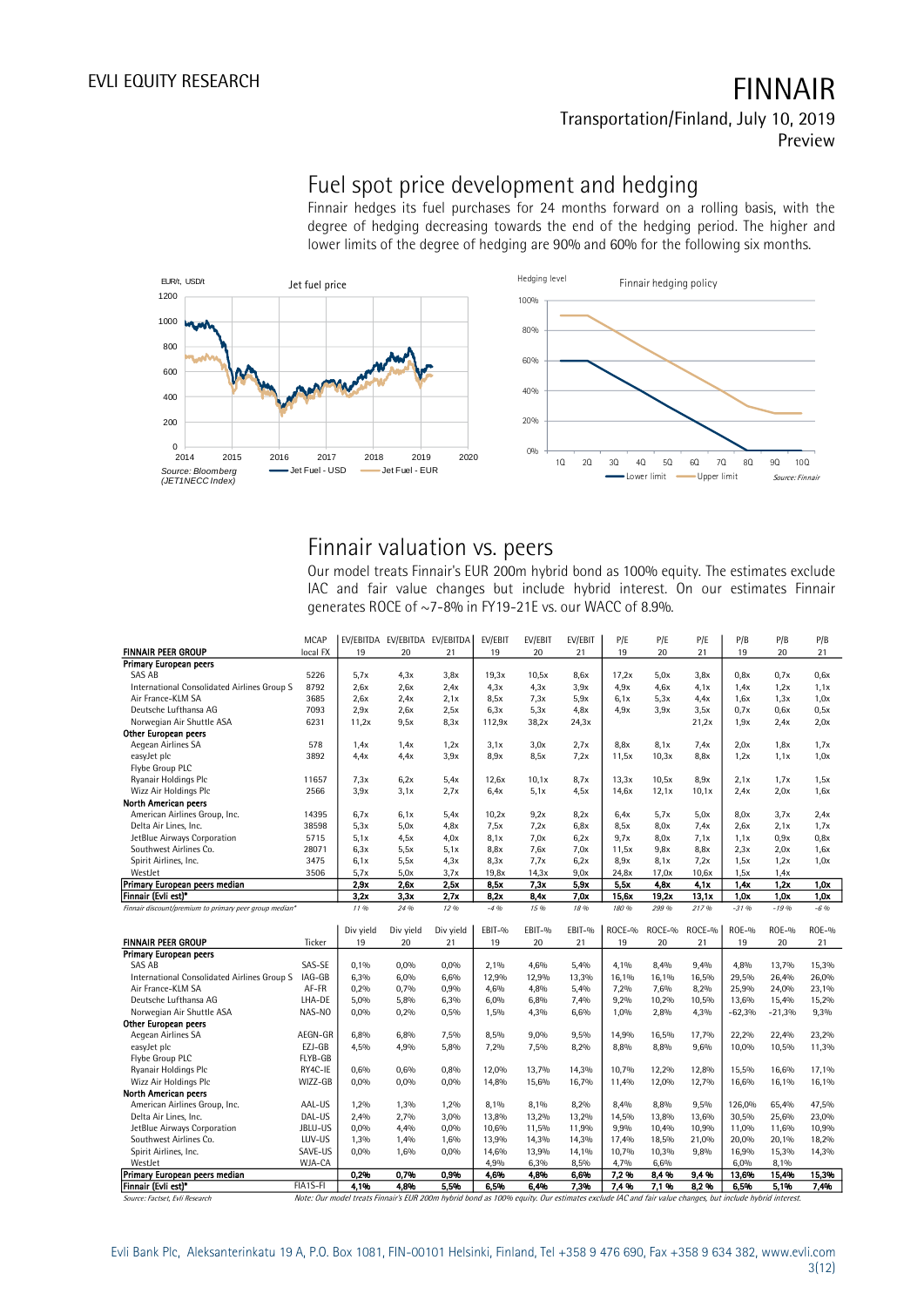Preview

| VALUATION RESULTS        | <b>BASE CASE DETAILS</b>    | <b>VALUATION ASSUMPTIONS</b> | ASSUMPTIONS FOR WACC           |      |
|--------------------------|-----------------------------|------------------------------|--------------------------------|------|
| Current share price      | 7.29 PV of Free Cash Flow   | 1,339 Long-term growth, %    | 2.0 Risk-free interest rate, % | 2.25 |
| DCF share value          | 14.81 PV of Horizon value   | 1,301 WACC, %                | 8.9 Market risk premium, %     | 5.8  |
| Share price potential, % | 103.2 Unconsolidated equity | 0 Spread, %                  | 0.5 Debt risk premium, %       | 2.8  |
| Maximum value            | 16.3 Marketable securities  | 1,067 Minimum WACC, %        | 8.4 Equity beta coefficient    | 1.20 |
| Minimum value            | 13.5 Debt - dividend        | -1,809 Maximum WACC, %       | 9.4 Target debt ratio, %       | 20   |
| Horizon value, %         | 49.3 Value of stock         | 1,898 Nr of shares, Mn       | 128.1 Effective tax rate, %    | 25   |

| DCF valuation, EURm         | 2018    | 2019E          | 2020E       | 2021E   | 2022E          | 2023E       | 2024E        | 2025E       | 2026E       | 2027E    | 2028E    | Horizon          |
|-----------------------------|---------|----------------|-------------|---------|----------------|-------------|--------------|-------------|-------------|----------|----------|------------------|
| Net sales                   | 2,850   | 3,116          | 3,213       | 3,341   | 3,458          | 3,527       | 3,597        | 3,669       | 3,743       | 3,817    | 3,894    | 3,972            |
| Sales growth, %             | 11.0    | 9.4            | 3.1         | 4.0     | 3.5            | 2.0         | 2.0          | 2.0         | 2.0         | 2.0      | 2.0      | 2.0 <sup>°</sup> |
| Operating income (EBIT)     | 218     | 203            | 205         | 245     | 277            | 247         | 252          | 246         | 251         | 256      | 261      | 266              |
| EBIT margin, %              | 7.7     | 6.5            | 6.4         | 7.3     | 8.0            | 7.0         | 7.0          | 6.7         | 6.7         | 6.7      | 6.7      | 6.7              |
| + Depreciation+amort.       | 294     | 310            | 320         | 377     | 382            | 348         | 328          | 310         | 296         | 293      | 290      |                  |
| - Income taxes              | -89     | $-40$          | $-41$       | $-49$   | -55            | $-49$       | $-50$        | -49         | $-50$       | $-51$    | $-52$    |                  |
| - Change in NWC             | 50      |                | $\mathbf 0$ |         |                | $\Omega$    | $\mathbf{0}$ | $\mathbf 0$ | $\mathbf 0$ | $\Omega$ | $\Omega$ |                  |
| NWC / Sales, %              | $-26.3$ | $-24.0$        | $-23.3$     | $-22.5$ | $-21.7$        | $-21.3$     | $-20.9$      | $-20.5$     | $-20.1$     | $-19.7$  | $-19.3$  |                  |
| + Change in other liabs     | $-91$   | $\overline{0}$ | $\mathbf 0$ | 0       | $\overline{0}$ | $\mathbf 0$ | $\mathbf{0}$ | $\mathbf 0$ | $\mathbf 0$ | 0        | 0        |                  |
| - Capital Expenditure       | $-106$  | $-360$         | $-380$      | $-400$  | $-270$         | $-260$      | $-250$       | $-250$      | $-280$      | $-280$   | $-290$   | $-296$           |
| Investments / Sales, %      | 3.7     | 11.6           | 11.8        | 12.0    | 7.8            | 7.4         | 6.9          | 6.8         | 7.5         | 7.3      | 7.4      | 7.4              |
| - Other items               | $-103$  | $-13$          | $-13$       | $-13$   | -13            | $-13$       | $-13$        | $-13$       | $-13$       | $-13$    | $-13$    |                  |
| $=$ Unlevered Free CF (FCF) | 174     | 102            | 92          | 161     | 321            | 274         | 267          | 244         | 205         | 205      | 196      | 2,911            |
| $=$ Discounted FCF (DFCF)   |         | 98             | 81          | 130     | 239            | 187         | 168          | 141         | 108         | 100      | 88       | 1,301            |
|                             |         |                |             |         |                |             |              |             |             |          |          |                  |
| = DFCF min WACC             |         | 98             | 81          | 132     | 243            | 191         | 172          | 145         | 112         | 104      | 92       | 1,465            |
| $=$ DFCF max WACC           |         | 98             | 80          | 129     | 235            | 183         | 164          | 137         | 105         | 96       | 84       | 1,161            |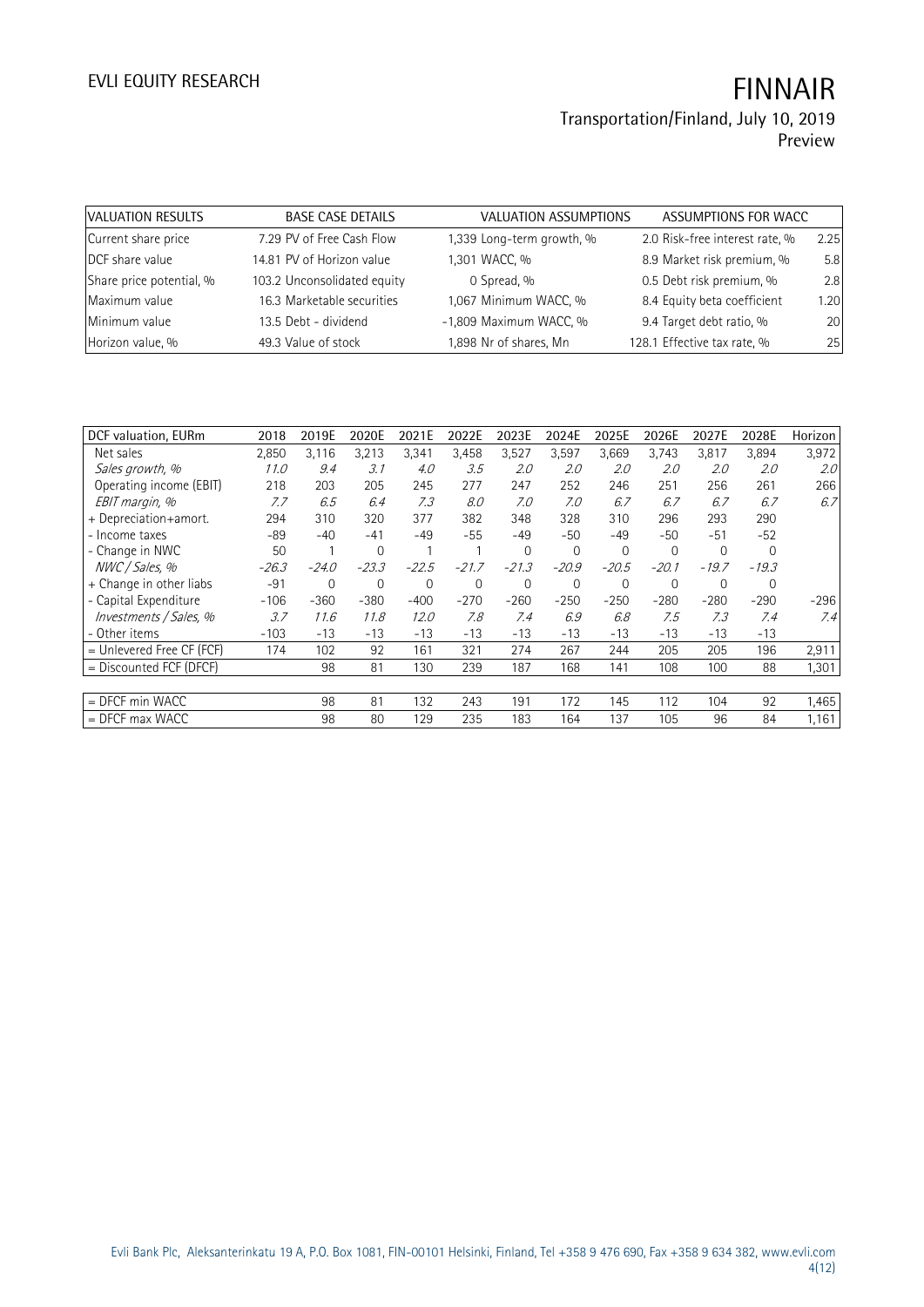| <b>INTERIM FIGURES</b>               |                |         |        |          |        |         |         |         |                |        |        |        |
|--------------------------------------|----------------|---------|--------|----------|--------|---------|---------|---------|----------------|--------|--------|--------|
| EVLI ESTIMATES, EURm                 | 201801         | 201802  | 201803 | 201804   | 2018   | 2019Q1  | 2019Q2E | 2019Q3E | 2019Q4E        | 2019E  | 2020E  | 2021E  |
| Net sales                            | 641            | 718     | 807    | 684      | 2,850  | 673     | 806     | 889     | 748            | 3,116  | 3,213  | 3,341  |
| EBITDA                               | 87             | 131     | 191    | 104      | 513    | 60      | 143     | 218     | 93             | 513    | 525    | 622    |
| EBITDA margin (%)                    | 13.5           | 18.2    | 23.7   | 15.2     | 18.0   | 8.9     | 17.7    | 24.5    | 12.4           | 16.5   | 16.3   | 18.6   |
| <b>FBIT</b>                          | 15             | 59      | 118    | 27       | 218    | $-16$   | 65      | 140     | 15             | 203    | 205    | 245    |
| EBIT margin (%)                      | 2.3            | 8.2     | 14.6   | 3.9      | 7.7    | $-2.4$  | 8.0     | 15.7    | 2.0            | 6.5    | 6.4    | 7.3    |
| Net financial items                  | $\overline{0}$ | $-70$   | $-28$  | $-31$    | $-129$ | $-31$   | $-28$   | $-27$   | $-27$          | $-113$ | $-128$ | $-140$ |
| Pre-tax profit                       | 15             | $-11$   | 90     | $-4$     | 89     | $-47$   | 37      | 113     | $-12$          | 90     | 77     | 105    |
| Tax                                  | $-3$           | 4       | $-18$  | $-9$     | $-26$  | 10      | $-7$    | $-23$   | $\overline{2}$ | $-18$  | $-15$  | $-21$  |
| Tax rate (%)                         | 22.8           | 35.5    | 19.5   | $-191.1$ | 28.6   | 20.6    | 20.0    | 20.0    | 20.0           | 19.7   | 20.0   | 20.0   |
| Net profit                           | 8              | $-10$   | 70     | $-16$    | 51     | $-41$   | 26      | 87      | $-13$          | 60     | 49     | 72     |
| EPS                                  | 0.06           | $-0.08$ | 0.54   | $-0.13$  | 0.40   | $-0.32$ | 0.20    | 0.68    | $-0.10$        | 0.47   | 0.38   | 0.56   |
| EPS adjusted (diluted no. of shares) | 0.06           | $-0.08$ | 0.54   | $-0.13$  | 0.40   | $-0.32$ | 0.20    | 0.68    | $-0.10$        | 0.47   | 0.38   | 0.56   |
| Dividend per share                   | 0.00           | 0.00    | 0.00   | 0.00     | 0.27   | 0.00    | 0.00    | 0.00    | 0.00           | 0.30   | 0.35   | 0.40   |
| SALES, EURm                          |                |         |        |          |        |         |         |         |                |        |        |        |
| Group total                          | 641            | 718     | 807    | 684      | 2,850  | 673     | 806     | 889     | 748            | 3,116  | 3,213  | 3,341  |
| Total                                | 641            | 718     | 807    | 684      | 2,850  | 673     | 806     | 889     | 748            | 3,116  | 3,213  | 3,341  |
| SALES GROWTH, Y/Y %                  |                |         |        |          |        |         |         |         |                |        |        |        |
| Group total                          | 15.6           | 13.4    | 9.7    | 5.9      | 11.0   | 5.0     | 12.2    | 10.2    | 9.5            | 9.4    | 3.1    | 4.0    |
| Total                                | 15.6           | 13.4    | 9.7    | 5.9      | 11.0   | 5.0     | 12.2    | 10.2    | 9.5            | 9.4    | 3.1    | $4.0$  |
| EBIT, EURm                           |                |         |        |          |        |         |         |         |                |        |        |        |
| Group total                          | 15             | 59      | 118    | 27       | 218    | $-16$   | 65      | 140     | 15             | 203    | 205    | 245    |
| Total                                | 15             | 59      | 118    | 27       | 218    | $-16$   | 65      | 140     | 15             | 203    | 205    | 245    |
| EBIT margin, %                       |                |         |        |          |        |         |         |         |                |        |        |        |
| Group total                          | 2.3            | 8.2     | 14.6   | 3.9      | 7.7    | $-2.4$  | 8.0     | 15.7    | 2.0            | 6.5    | 6.4    | 7.3    |
| Total                                | 2.3            | 8.2     | 14.6   | 3.9      | 7.7    | $-2.4$  | 8.0     | 15.7    | 2.0            | 6.5    | 6.4    | 7.3    |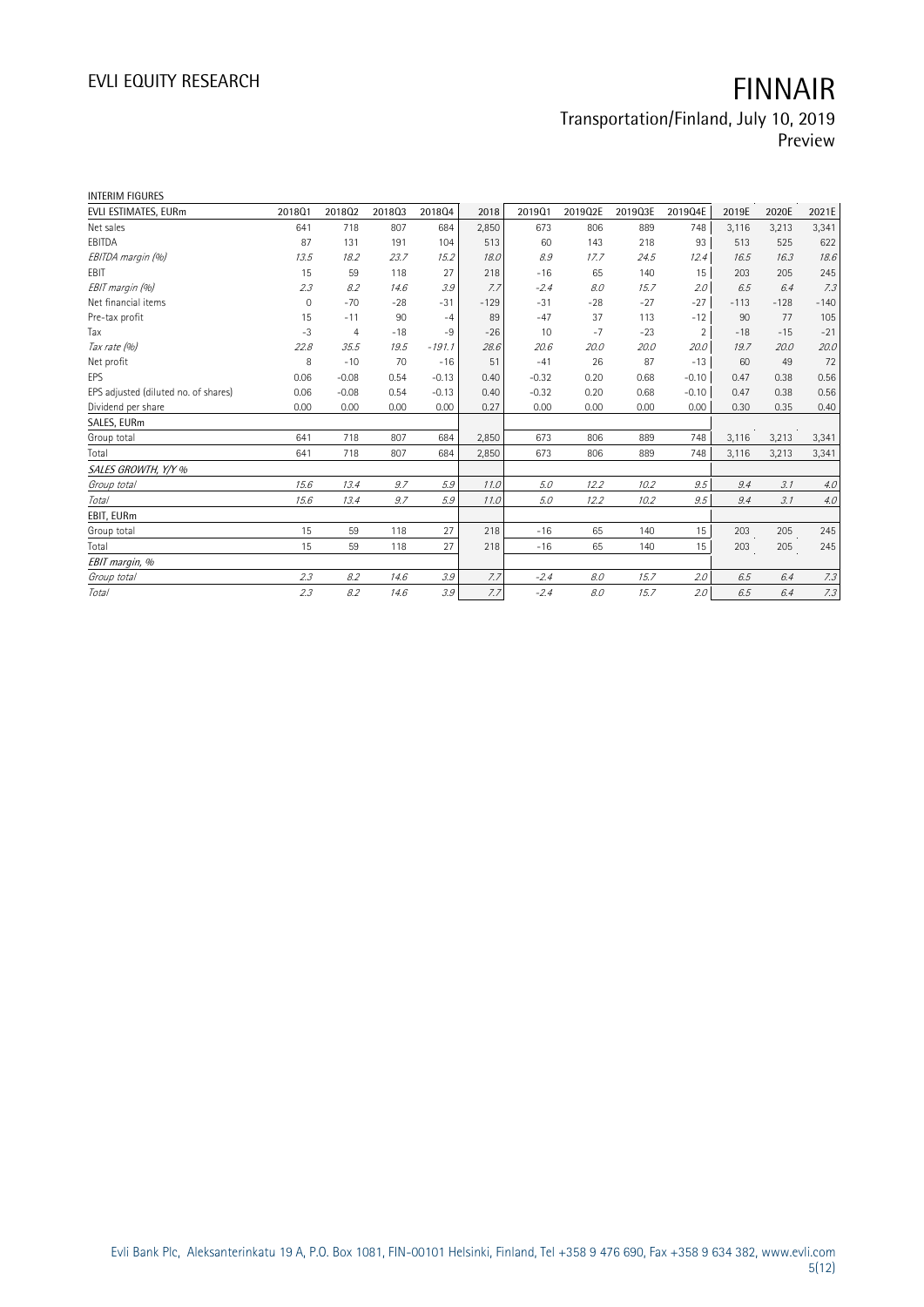# EVLI EQUITY RESEARCH **FINNAIR**

## Transportation/Finland, July 10, 2019 Preview

| <b>INCOME STATEMENT, EURm</b>            | 2014                | 2015         | 2016                | 2017          | 2018           | 2019E               | 2020E          | 2021E               |
|------------------------------------------|---------------------|--------------|---------------------|---------------|----------------|---------------------|----------------|---------------------|
| Sales                                    | 2,285               | 2,255        | 2,317               | 2,568         | 2,850          | 3,116               | 3,213          | 3,341               |
| Sales growth (%)                         | $-4.8$              | $-1.3$       | 2.8                 | 10.9          | 11.0           | 9.4                 | 3.1            | 4.0                 |
| Costs                                    | $-2,187$            | $-2,123$     | $-2,156$            | $-2,269$      | $-2,337$       | $-2,603$            | $-2,688$       | $-2,719$            |
| Reported EBITDA                          | 98                  | 132          | 161                 | 300           | 513            | 513                 | 525            | 622                 |
| Extraordinary items in EBITDA            | $\mathbf 0$         | $\mathbf 0$  | 0                   | $\mathbf 0$   | $\mathbf 0$    | $\mathbf 0$         | $\mathbf 0$    | $\mathbb O$         |
| EBITDA margin (%)                        | 4.3                 | 5.8          | 6.9                 | 11.7          | 18.0           | 16.5                | 16.3           | 18.6                |
| Depreciation                             | $-134$              | $-108$       | $-106$              | $-129$        | $-294$         | $-310$              | $-320$         | $-377$              |
| EBITA                                    | $-36$               | 24           | 55                  | 170           | 218            | 203                 | 205            | 245                 |
| Goodwill amortization / writedown        | $\mathbf 0$         | $\mathbf 0$  | $\mathsf{O}\xspace$ | $\mathbf 0$   | $\mathbf 0$    | $\mathbf 0$         | $\mathbf 0$    | $\mathbf 0$         |
| Reported EBIT                            | $-36$               | 24           | 55                  | 170           | 218            | 203                 | 205            | 245                 |
| EBIT margin (%)                          | $-1.6$              | 1.1          | 2.4                 | 6.6           | 7.7            | 6.5                 | 6.4            | 7.3                 |
| Net financials                           | $-27$               | $-8$         | $-10$               | $-14$         | $-129$         | $-113$              | $-128$         | $-140$              |
| Pre-tax profit                           | $-63$               | 15           | 45                  | 157           | 89             | 90                  | 77             | 105                 |
| Extraordinary items                      | $\mathbf 0$         | $-11$        | $-1$                | $-1$          | $\mathbf 0$    | $\mathbf 0$         | $\mathbf 0$    | $\mathsf{O}\xspace$ |
| Taxes                                    | 13                  | $-3$         | $-9$                | $-31$         | $-26$          | $-18$               | $-15$          | $-21$               |
| Minority shares                          | $\mathbf 0$         | $\mathbf 0$  | $\mathsf{O}\xspace$ | $\mathbf 0$   | $\mathbf 0$    | $\mathbf 0$         | $\mathbf 0$    | $\mathbf 0$         |
| Net profit                               | $-51$               | $-18$        | 19                  | 112           | 51             | 60                  | 49             | 72                  |
| <b>BALANCE SHEET, EURm</b>               |                     |              |                     |               |                |                     |                |                     |
| Assets                                   |                     |              |                     |               |                |                     |                |                     |
| Fixed assets                             | 1,053               | 957          | 1,189               | 1,446         | 2,545          | 2,595               | 2,655          | 2,679               |
| % of sales                               | 46                  | 42           | 51                  | 56            | 89             | 83                  | 83             | 80                  |
| Goodwill                                 | $\mathbf 0$         | $\mathbf 0$  | 0                   | $\mathbf 0$   | $\mathbf 0$    | $\mathbf 0$         | $\mathbf 0$    | $\mathsf{O}\xspace$ |
| % of sales                               | 0                   | 0            | 0                   | 0             | $\mathcal O$   | 0                   | 0              | $\mathcal O$        |
| Inventory                                | 15                  | 12           | 15                  | 17            | 121            | 132                 | 136            | 141                 |
| % of sales                               | $\mathcal I$        | $\mathcal I$ | $\mathcal I$        | $\mathcal{I}$ | $\sqrt{4}$     | $\sqrt{4}$          | $\overline{4}$ | $\overline{4}$      |
| Receivables                              | 358                 | 364          | 512                 | 460           | 210            | 225                 | 230            | 237                 |
| % of sales                               | 16                  | 16           | 22                  | 18            | $\overline{z}$ | $\overline{7}$      | $\overline{z}$ | 7                   |
| Liquid funds                             | 426                 | 708          | 814                 | 965           | 1,067          | 1,167               | 1,203          | 1,251               |
| % of sales                               | 19                  | 31           | 35                  | 38            | 37             | 37                  | 37             | 37                  |
| Total assets                             | 1,885               | 2,050        | 2,529               | 2,887         | 3,944          | 4,119               | 4,225          | 4,308               |
| Liabilities                              |                     |              |                     |               |                |                     |                |                     |
| Equity                                   | 514                 | 727          | 857                 | 1,016         | 918            | 943                 | 954            | 980                 |
| % of sales                               | 23                  | 32           | 37                  | 40            | 32             | 30                  | 30             | 29                  |
| Deferred taxes                           | $\mathbf 0$         | $\mathbf 0$  | 33                  | 74            | 48             | 48                  | 48             | 48                  |
| % of sales                               | 0                   | 0            | $\mathcal I$        | 3             | $\sqrt{2}$     | $\mathfrak z$       | $\mathcal I$   | $\mathcal I$        |
| Interest bearing debt                    | 428                 | 346          | 718                 | 719           | 1,774          | 1,898               | 1,983          | 2,027               |
| % of sales                               | 19                  | 15           | 31                  | 28            | 62             | 61                  | 62             | 61                  |
| Non-interest bearing current liabilities | 601                 | 682          | 519                 | 566           | 285            | 312                 | 322            | 334                 |
| % of sales                               | 26                  | 30           | 22                  | 22            | 10             | 10                  | 10             | 10                  |
| Other interest free debt                 | 246                 | 201          | 339                 | 428           | 811            | 811                 | 811            | 811                 |
| % of sales                               | 11                  | $\mathcal G$ | 15                  | 17            | 28             | 26                  | 25             | 24                  |
| <b>Total liabilities</b>                 | 1,885               | 2,050        | 2,529               | 2,887         | 3,944          | 4,119               | 4,225          | 4,308               |
| CASH FLOW, EURm                          |                     |              |                     |               |                |                     |                |                     |
| + EBITDA                                 | 98                  | 132          | 161                 | 300           | 513            | 513                 | 525            | 622                 |
| - Net financial items                    | $-27$               | $-8$         | $-10$               | $-14$         | $-129$         | $-113$              | $-128$         | $-140$              |
| - Taxes                                  | $\mathbb O$         | $\mathbf 0$  | 33                  | $-1$          | $-52$          | $-18$               | $-15$          | $-21$               |
| - Increase in Net Working Capital        | $-33$               | 43           | 56                  | 57            | 50             | $\mathbf{1}$        | $\mathbf 0$    | $\overline{1}$      |
| $+/-$ Other                              | $-15$               | 5            | $-19$               | 40            | $\overline{1}$ | $-13$               | $-13$          | $-13$               |
| = Cash flow from operations              | 23                  | 171          | 220                 | 382           | 383            | 371                 | 369            | 449                 |
| - Capex                                  | $-146$              | $-81$        | $-486$              | $-394$        | $-320$         | $-360$              | $-380$         | $-400$              |
| - Acquisitions                           | $\mathbb O$         | $\mathbf 0$  | $\mathsf{O}\xspace$ | $\mathbb O$   | $\mathbb O$    | $\mathbb O$         | $\mathbf 0$    | 0                   |
| + Divestments                            | 268                 | 448          | 153                 | 157           | 214            | $\mathbf 0$         | $\mathbf 0$    | $\mathsf{O}\xspace$ |
| = Net cash flow                          | 144                 | 538          | $-113$              | 146           | 277            | 11                  | $-11$          | 49                  |
| +/- Change in interest-bearing debt      | $-165$              | $-81$        | 372                 | $\mathbf{1}$  | 1,056          | 124                 | 85             | 44                  |
| +/- New issues/buybacks                  | 143                 | 231          | 110                 | 60            | $-110$         | $\mathsf{O}\xspace$ | $\mathbf 0$    | $\mathsf{O}\xspace$ |
| - Paid dividend                          | $\mathsf{O}\xspace$ | $\mathbf 0$  | 0                   | $-13$         | $-38$          | $-35$               | $-38$          | $-45$               |
| +/- Change in loan receivables           | $-107$              | $-291$       | $-167$              | 79            | $-91$          | $\mathbb O$         | 0              | $\mathbf 0$         |
| Change in cash                           | 15                  | 397          | 202                 | 273           | 1,094          | 100                 | 36             | 48                  |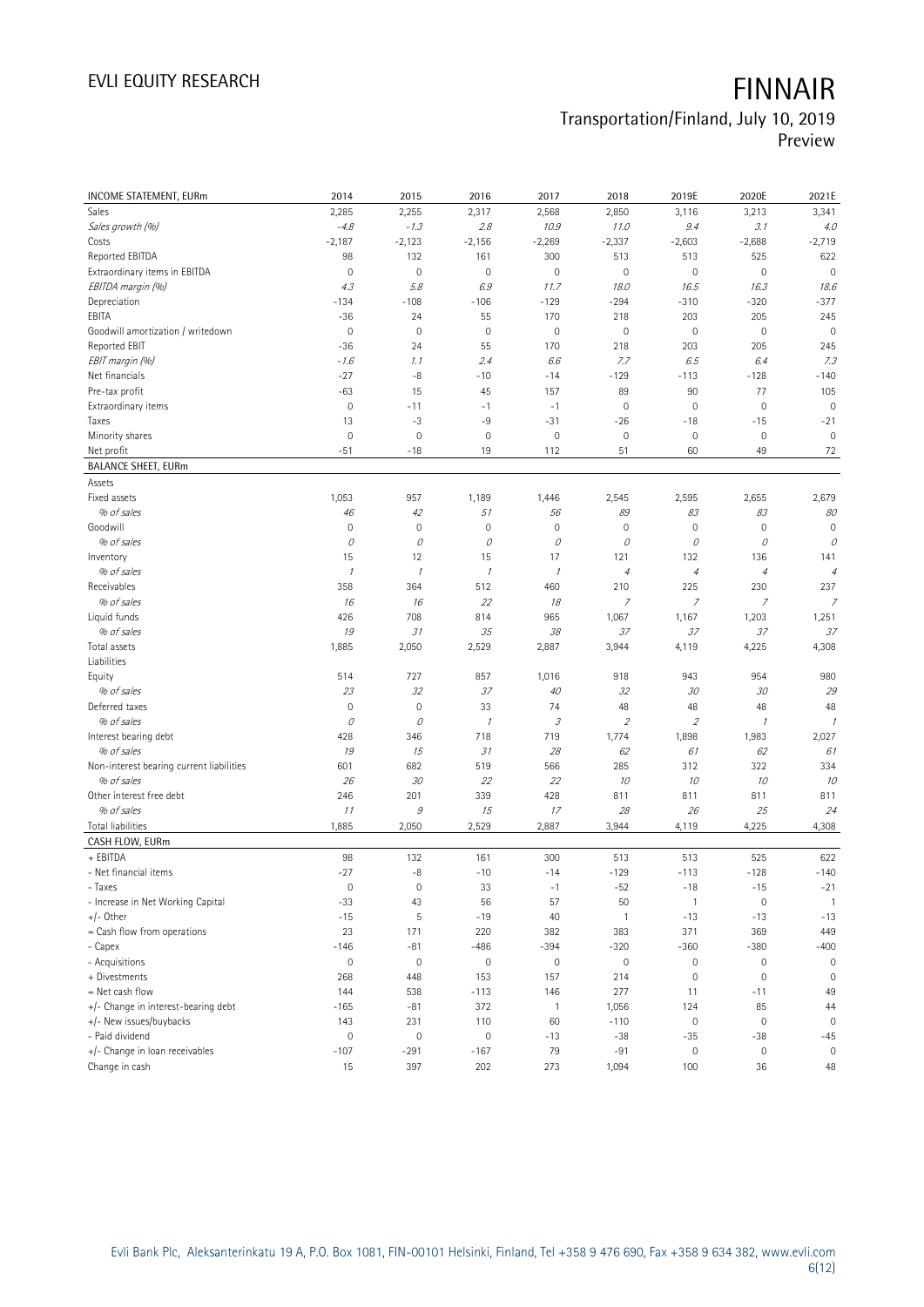| <b>KEY FIGURES</b>                     | 2015                | 2016                | 2017            | 2018                | 2019E               | 2020E                    | 2021E               |
|----------------------------------------|---------------------|---------------------|-----------------|---------------------|---------------------|--------------------------|---------------------|
| M-cap                                  | 694                 | 516                 | 1,643           | 908                 | 934                 | 934                      | 934                 |
| Net debt                               | $-362$              | $-96$               | $-246$          | 707                 | 731                 | 780                      | 776                 |
| Enterprise value                       | 332                 | 420                 | 1,397           | 1,615               | 1,665               | 1,714                    | 1,710               |
| Sales                                  | 2,255               | 2,317               | 2,568           | 2,850               | 3,116               | 3,213                    | 3,341               |
| EBITDA                                 | 132                 | 161                 | 300             | 513                 | 513                 | 525                      | 622                 |
| EBIT                                   | 24                  | 55                  | 170             | 218                 | 203                 | 205                      | 245                 |
| Pre-tax                                | 15                  | 45                  | 157             | 89                  | 90                  | 77                       | 105                 |
| Earnings                               | $-6$                | 21                  | 113             | 51                  | 60                  | 49                       | 72                  |
| Book value                             | 727                 | 857                 | 1,016           | 918                 | 943                 | 954                      | 980                 |
| Valuation multiples                    |                     |                     |                 |                     |                     |                          |                     |
| EV/sales                               | 0.1                 | 0.2                 | 0.5             | 0.6                 | 0.5                 | 0.5                      | 0.5                 |
| EV/EBITDA                              | 2.5                 | 2.6                 | 4.7             | 3.2                 | 3.2                 | 3.3                      | 2.7                 |
| EV/EBITA                               | 14.0                | 7.6                 | 8.2             | 7.4                 | 8.2                 | 8.4                      | 7.0                 |
| EV/EBIT                                | 14.0                | 7.6                 | 8.2             | 7.4                 | 8.2                 | 8.4                      | 7.0                 |
| EV/operating cash flow                 | 1.9                 | 1.9                 | 3.7             | 4.2                 | 3.5                 | 3.5                      | 3.0                 |
| EV/cash earnings                       | 2.3                 | 2.3                 | 4.7             | 4.9                 | 4.4                 | 4.5                      | 3.7                 |
| P/E                                    | $-107.2$            | 24.9                | 14.6            | 17.7                | 15.6                | 19.2                     | 13.1                |
| P/E excl. goodwill                     | $-107.2$            | 24.9                | 14.6            | 17.7                | 15.6                | 19.2                     | 13.1                |
| P/B                                    | 1.0                 | 0.6                 | 1.6             | 1.0                 | 1.0                 | 1.0                      | 1.0                 |
| P/sales                                | 0.3                 | 0.2                 | 0.6             | 0.3                 | 0.3                 | 0.3                      | 0.3                 |
| P/CF                                   | 4.1                 | 2.4                 | 4.3             | 2.4                 | 2.0                 | 1.9                      | 1.6                 |
| Target EV/EBIT                         | 0.0                 | 0.0                 | 0.0             | O.O                 | 8.6                 | $\mathcal{S}\mathcal{S}$ | 7.3                 |
| Target P/E                             | $O.O$               | 0.0                 | 0.0             | 0.0                 | 17.1                | 21.0                     | 14.3                |
| Target P/B                             | 0.0                 | 0.0                 | 0.0             | 0.0                 | 1.1                 | 1.1                      | 1.0                 |
| Per share measures                     |                     |                     |                 |                     |                     |                          |                     |
|                                        |                     |                     |                 |                     |                     |                          |                     |
|                                        |                     |                     |                 |                     |                     |                          |                     |
| Number of shares                       | 128,136             | 128,136             | 128,136         | 128,136             | 128,136             | 128,136                  | 128,136             |
| Number of shares (diluted)             | 128,136             | 128,136             | 128,136         | 128,136             | 128,136             | 128,136                  | 128,136             |
| EPS                                    | $-0.05$             | 0.16                | 0.88            | 0.40                | 0.47                | 0.38                     | 0.56                |
| EPS excl. goodwill                     | $-0.05$             | 0.16                | 0.88            | 0.40                | 0.47                | 0.38                     | 0.56                |
| Cash EPS                               | 1.13                | 1.43                | 2.31            | 2.59                | 2.99                | 2.98                     | 3.60                |
| Operating cash flow per share          | 1.33                | 1.71                | 2.98            | 2.99                | 3.70                | 3.78                     | 4.48                |
| Capital employed per share             | 2.83                | 5.92                | 5.99            | 12.68               | 13.07               | 13.53                    | 13.71               |
| Book value per share                   | 5.68                | 6.69                | 7.93            | 7.17                | 7.36                | 7.44                     | 7.65                |
| Book value excl. goodwill              | 5.68                | 6.69                | 7.93            | 7.17                | 7.36                | 7.44                     | 7.65                |
| Dividend per share                     | 0.00<br>0.0         | 0.10                | 0.30<br>34.1    | 0.27<br>68.6        | 0.30<br>64.0        | 0.35<br>92.0             | 0.40                |
| Dividend payout ratio, %               |                     | 61.7                |                 |                     |                     |                          | 71.6                |
| Dividend yield, %                      | 0.0                 | 2.5                 | 2.3             | 3.9                 | 4.1                 | 4.8                      | 5.5                 |
| Efficiency measures                    |                     |                     |                 |                     |                     |                          |                     |
| ROE<br>ROCE                            | $-1.0$<br>2.4       | 2.6<br>4.2          | 12.0<br>10.3    | 5.3<br>9.9          | 6.5<br>7.4          | 5.1<br>7.1               | 7.4                 |
| Financial ratios                       |                     |                     |                 |                     |                     |                          | 8.2                 |
|                                        |                     |                     |                 |                     |                     |                          |                     |
| Capex/sales, %                         | $-16.3$<br>$-339.6$ | 14.4<br>314.7       | 9.2<br>183.2    | 3.7<br>35.9         | 11.6<br>116.2       | 11.8<br>118.8            | 12.0<br>106.2       |
| Capex/depreciation excl. goodwill,%    |                     |                     |                 |                     |                     |                          |                     |
| Net debt/EBITDA, book-weighted         | $-2.7$<br>0.5       | $-0.6$<br>1.4       | $-0.8$<br>0.4   | 1.4<br>2.0          | 1.4<br>2.0          | 1.5<br>2.1               | 1.2<br>2.2          |
| Debt/equity, market-weighted           |                     |                     |                 |                     |                     | 24.7                     |                     |
| Equity ratio, book-weighted<br>Gearing | 40.6<br>$-0.50$     | 37.8<br>$-0.11$     | 39.1<br>$-0.24$ | 25.4<br>0.77        | 25.0<br>0.77        | 0.82                     | 24.9<br>0.79        |
| Number of employees, average           | $\mathbf 0$         | $\mathsf{O}\xspace$ | $\mathbf 0$     | $\mathbf 0$         | $\mathsf{O}\xspace$ | $\mathbf 0$              | $\mathbf 0$         |
| Sales per employee, EUR                | $\mathbf 0$         | 0                   | $\mathbf 0$     | $\mathsf{O}\xspace$ | $\mathsf{O}\xspace$ | $\mathbf 0$              | $\mathbf 0$         |
| EBIT per employee, EUR                 | $\overline{0}$      | $\mathsf{O}\xspace$ | $\mathbf 0$     | $\mathsf{O}\xspace$ | $\mathsf{O}\xspace$ | $\mathsf{O}\xspace$      | $\mathsf{O}\xspace$ |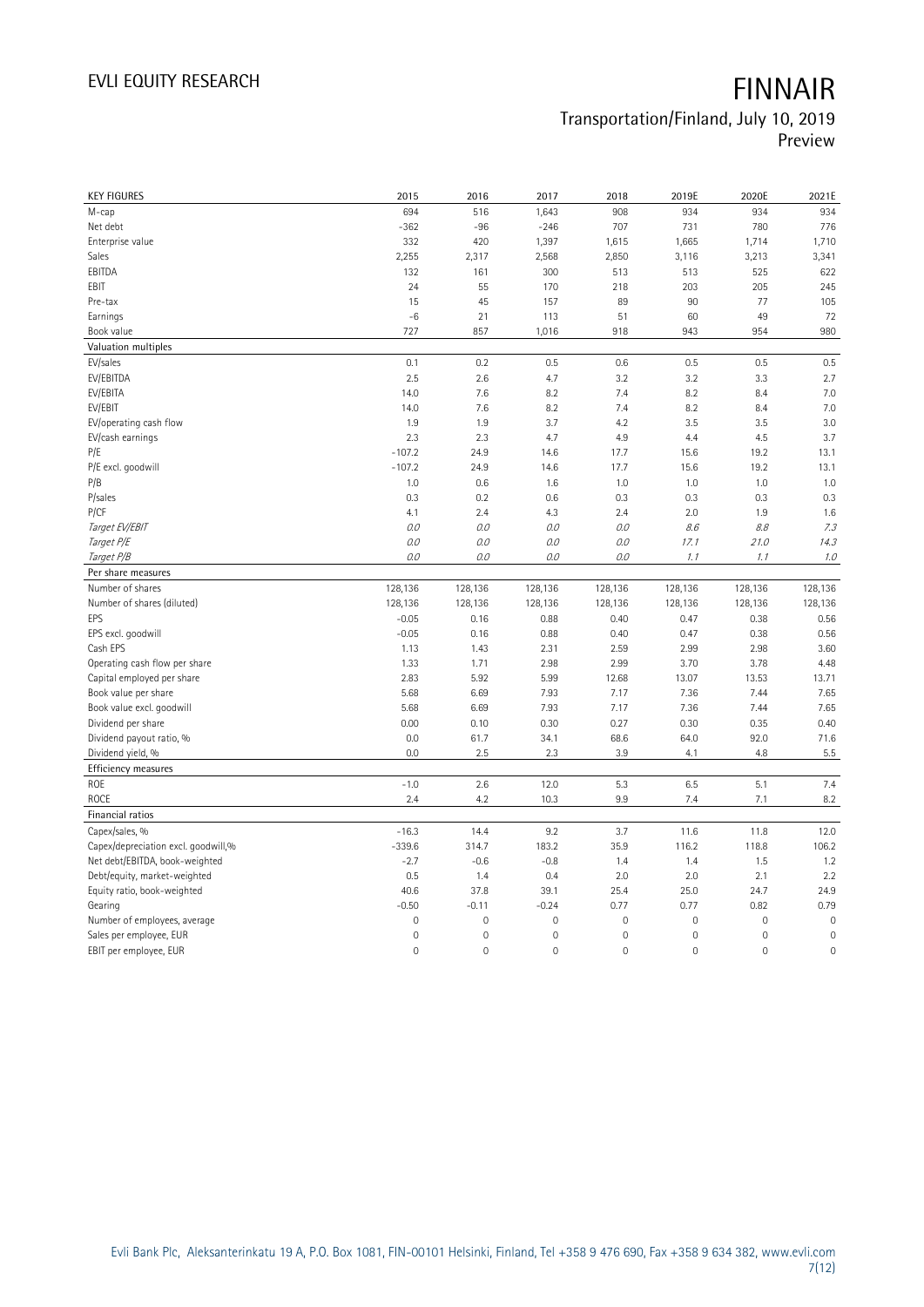COMPANY DESCRIPTION: Finnair is the Finnish flag carrier airline.

INVESTMENT CASE: Finnair has clearly improved its profitability in 2016-2017. Strategy relies on traffic between Asia and Europe with new A350 fleet.

| OWNERSHIP STRUCTURE                        | <b>SHARES</b> | <b>EURm</b> | 0/0     |
|--------------------------------------------|---------------|-------------|---------|
| Prime Minister's Office                    | 71,515,426    | 521.347     | 55.8%   |
| The Local Government Pensions Institution  | 6,250,875     | 45.569      | 4.9%    |
| Ilmarinen Mutual Pension Insurance Company | 2,744,025     | 20.004      | 2.1%    |
| The State Pension Fund                     | 2,150,000     | 15.673      | $1.7\%$ |
| Oy Etra Invest Ab                          | 1,700,000     | 12.393      | 1.3%    |
| Veritas Pension Insurance Company Ltd.     | 1,000,000     | 7.290       | 0.8%    |
| Laakkonen Mikko Kalervo                    | 830,028       | 6.051       | 0.6%    |
|                                            |               |             |         |
|                                            |               |             |         |
| Ten largest                                | 86,190,354    | 628.328     | 67%     |
| Residual                                   | 41,945,761    | 305.785     | 33%     |
| Total                                      | 128,136,115   | 934.112     | 100%    |

| <b>EARNINGS CALENDAR</b> |                                            |  |
|--------------------------|--------------------------------------------|--|
| July 17, 2019            | Q <sub>2</sub> report                      |  |
| October 22, 2019         | Q3 report                                  |  |
|                          |                                            |  |
|                          |                                            |  |
|                          |                                            |  |
| COMPANY MISCELLANEOUS    |                                            |  |
| CEO: Topi Manner         | Tietotie 9, 01053 FINNAIR (VANTAA AIRPORT) |  |

CFO: Pekka Vähähyyppä Tel: +358 9 818 2780 IR: Mari Reponen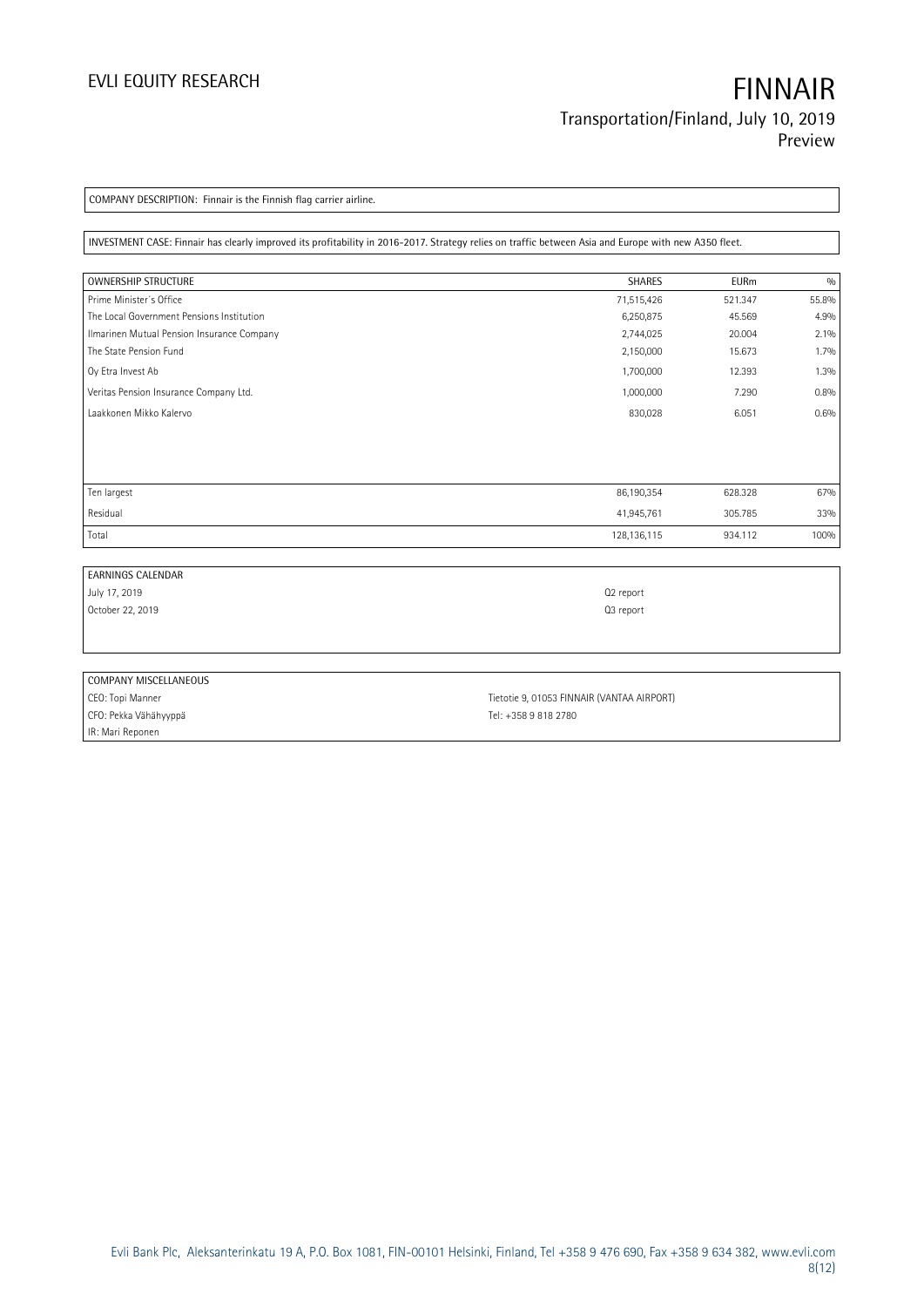DEFINITIONS

| P/E                                                                              | EPS                                                                                             |
|----------------------------------------------------------------------------------|-------------------------------------------------------------------------------------------------|
|                                                                                  |                                                                                                 |
| Price per share                                                                  | Profit before extraordinary items and taxes                                                     |
| Earnings per share                                                               | $-$ income taxes $+$ minority interest                                                          |
|                                                                                  | Number of shares                                                                                |
| P/Sales                                                                          | <b>DPS</b>                                                                                      |
| Market cap                                                                       | Dividend for the financial period per share                                                     |
|                                                                                  |                                                                                                 |
| Sales                                                                            |                                                                                                 |
| P/BV                                                                             | <b>CEPS</b>                                                                                     |
| Price per share                                                                  | Gross cash flow from operations                                                                 |
| Shareholders' equity $+$ taxed provisions per share                              | Number of shares                                                                                |
|                                                                                  |                                                                                                 |
| P/CF                                                                             | EV/Share                                                                                        |
| Price per share                                                                  | Enterprise value                                                                                |
| Operating cash flow per share                                                    | Number of shares                                                                                |
|                                                                                  |                                                                                                 |
| EV (Enterprise value)                                                            | Sales/Share                                                                                     |
| Market cap + net debt + minority interest at market value                        | Sales                                                                                           |
| - share of associated companies at market value                                  | Number of shares                                                                                |
|                                                                                  |                                                                                                 |
| Net debt                                                                         | EBITDA/Share                                                                                    |
| Interest bearing debt - financial assets                                         | Earnings before interest, tax, depreciation and amortisation                                    |
|                                                                                  | Number of shares                                                                                |
|                                                                                  |                                                                                                 |
| EV/Sales                                                                         | EBIT/Share                                                                                      |
| Enterprise value                                                                 | Operating profit                                                                                |
| Sales                                                                            | Number of shares                                                                                |
|                                                                                  |                                                                                                 |
| EV/EBITDA                                                                        | EAFI/Share                                                                                      |
| Enterprise value                                                                 | Pretax profit                                                                                   |
| Earnings before interest, tax, depreciation and amortisation                     | Number of shares                                                                                |
|                                                                                  |                                                                                                 |
| EV/EBIT<br>Enterprise value                                                      | Capital employed/Share<br>$\label{eq:1} \text{Total assets} - \text{non interest bearing debt}$ |
| Operating profit                                                                 | Number of shares                                                                                |
|                                                                                  |                                                                                                 |
| Div yield, %                                                                     | Total assets                                                                                    |
| Dividend per share                                                               | Balance sheet total                                                                             |
| Price per share                                                                  |                                                                                                 |
|                                                                                  |                                                                                                 |
| Payout ratio, %                                                                  | Interest coverage (x)                                                                           |
| Total dividends                                                                  | Operating profit                                                                                |
| Earnings before extraordinary items and taxes - income taxes + minority interest | Financial items                                                                                 |
|                                                                                  |                                                                                                 |
| Net cash/Share                                                                   | Asset turnover (x)                                                                              |
| Financial assets $-$ interest bearing debt                                       | Turnover                                                                                        |
| Number of shares                                                                 | Balance sheet total (average)                                                                   |
|                                                                                  |                                                                                                 |
| ROA, %                                                                           | Debt/Equity, %                                                                                  |
| Operating profit + financial income + extraordinary items                        | Interest bearing debt                                                                           |
| Balance sheet total - interest free short term debt                              | Shareholders' equity $+$ minority interest $+$ taxed provisions                                 |
| - long term advances received and accounts payable (average)                     |                                                                                                 |
|                                                                                  |                                                                                                 |
| ROCE, %                                                                          | Equity ratio, %                                                                                 |
| Profit before extraordinary items + interest expenses + other financial costs    | Shareholders' equity $+$ minority interest $+$ taxed provisions                                 |
| Balance sheet total - non interest bearing debt (average)                        | Total assets - interest free loans                                                              |
|                                                                                  |                                                                                                 |
| ROE, %                                                                           | CAGR, %                                                                                         |
| Profit before extraordinary items and taxes - income taxes                       | Cumulative annual growth rate $=$ Average growth per year                                       |
| Shareholders' equity + minority interest + taxed provisions (average)            |                                                                                                 |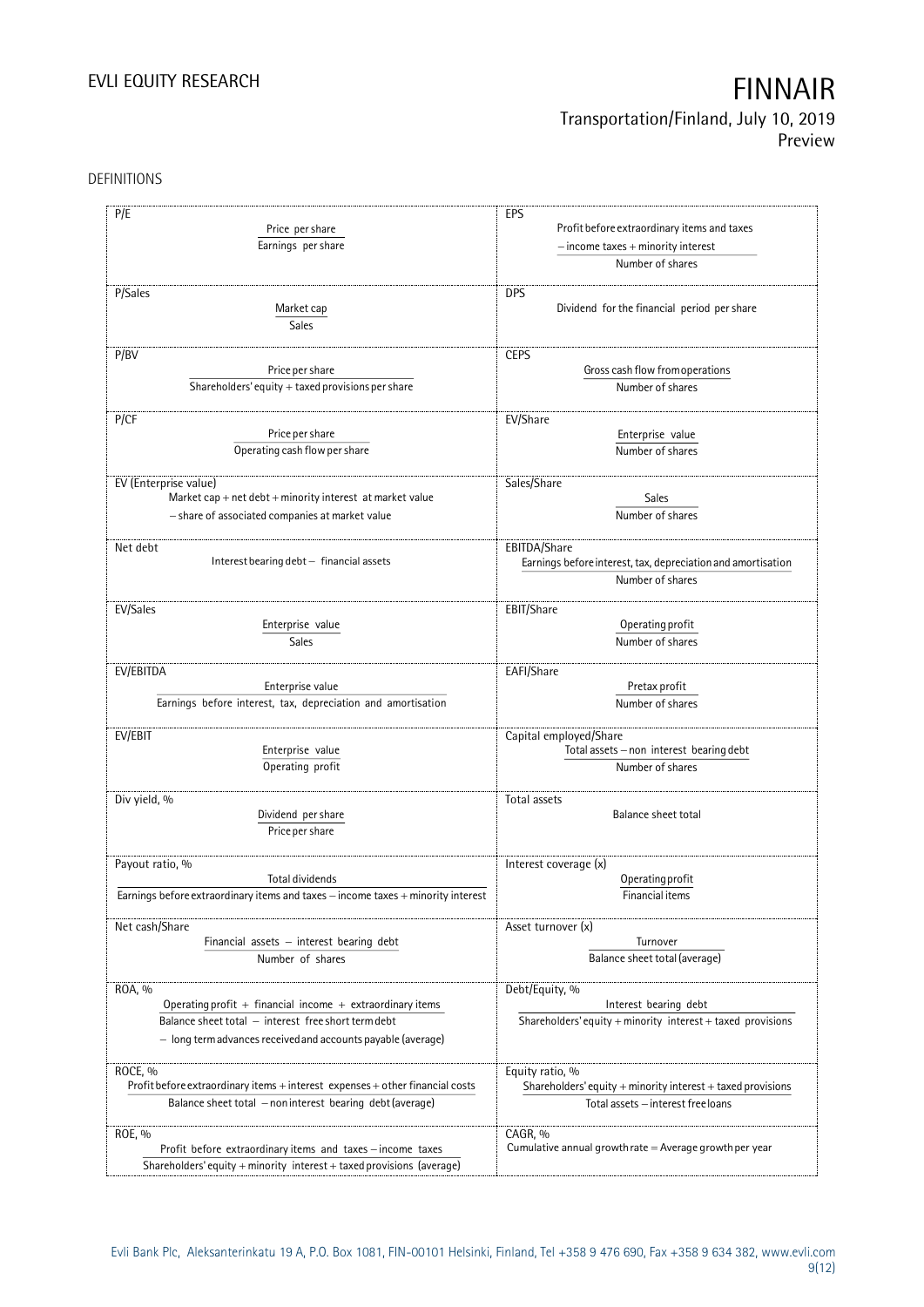### Important Disclosures

Evli Research Partners Plc ("ERP") uses 12-month target prices. Target prices are defined by utilizing analytical techniques based on financial theory including (but not limited to) discounted cash flow analysis and comparative valuation. The selection of valuation methods depends on different circumstances. Target prices may be altered on the basis of new information coming to light in the underlying company or changes in interest rates, changes in foreign exchange rates, other securities prices or market indices or outlook for the aforementioned factors or other factors that may change the conditions of financial markets. Recommendations and changes by analysts are available at https://research.evli.com/JasperAllModels.action?authParam=key;461&authParam=x;G3rNagWrtf7K&tauthType=3 Investment recommendations are defined as follows: Target price compared to share price Recommendation<br>  $\leq -10\%$  $\langle 5, 10, 10 \rangle$  SELL<br>  $\langle -10, 1, 10 \rangle$   $\langle 6, 10 \rangle$   $\langle 10, 10 \rangle$  $-10 - (+10) \%$  HOL<br>  $> 10 \%$  RIJY  $> 10\%$ ERP's investment recommendation of the analyzed company is updated at least 2 timer per year. 60% 53% 50% 39% 40% 30% 20% 8% 10%  $0%$ Sell Hold Buy

The graph above shows the distribution of ERP's recommendations of companies under coverage in 1st of February 2019. If recommendation is not given, it is not mentioned here.

### Name(s) of the analyst(s): Rissanen

This research report has been prepared by Evli Research Partners Plc ("ERP" or "Evli Research"). ERP is a subsidiary of Evli Bank Plc. Production of the investment recommendation has been concluded on [10.7.2019, 8:30]. This report has been published on [10.7.2019, 8:50].

None of the analysts contributing to this report, persons under their guardianship or corporations under their control have a position in the shares of the company or related securities.

The date and time for any price of financial instruments mentioned in the recommendation refer to the previous trading day's closing price(s) unless otherwise stated in the report.

Each analyst responsible for the content of this report assures that the expressed views accurately reflect the personal views of each analyst on the covered companies and securities. Each analyst assures that (s)he has not been, nor are or will be, receiving direct or indirect compensation related to the specific recommendations or views contained in this report.

Companies in the Evli Group, affiliates or staff of companies in the Evli Group, may perform services for, solicit business from, hold long or short positions in, or otherwise be interested in the investments (including derivatives) of any company mentioned in the publication or report.

Neither ERP nor any company within the Evli Group have managed or co-managed a public offering of the company's securities during the last 12 months prior to, received compensation for investment banking services from the company during the last 12 months prior to the publication of the research report.

ERP has signed an agreement with the issuer of the financial instruments mentioned in the recommendation, which includes production of research reports. This assignment has a limited economic and financial impact on ERP and/or Evli. Under the assignment ERP performs services including, but not limited to, arranging investor meetings or –events, investor relations communication advisory and production of research material.

ERP or another company within the Evli Group does not have an agreement with the company to perform market making or liquidity providing services. months prior to, received compensation for investment banking services from the company during the last 12 months prior to the publication of the.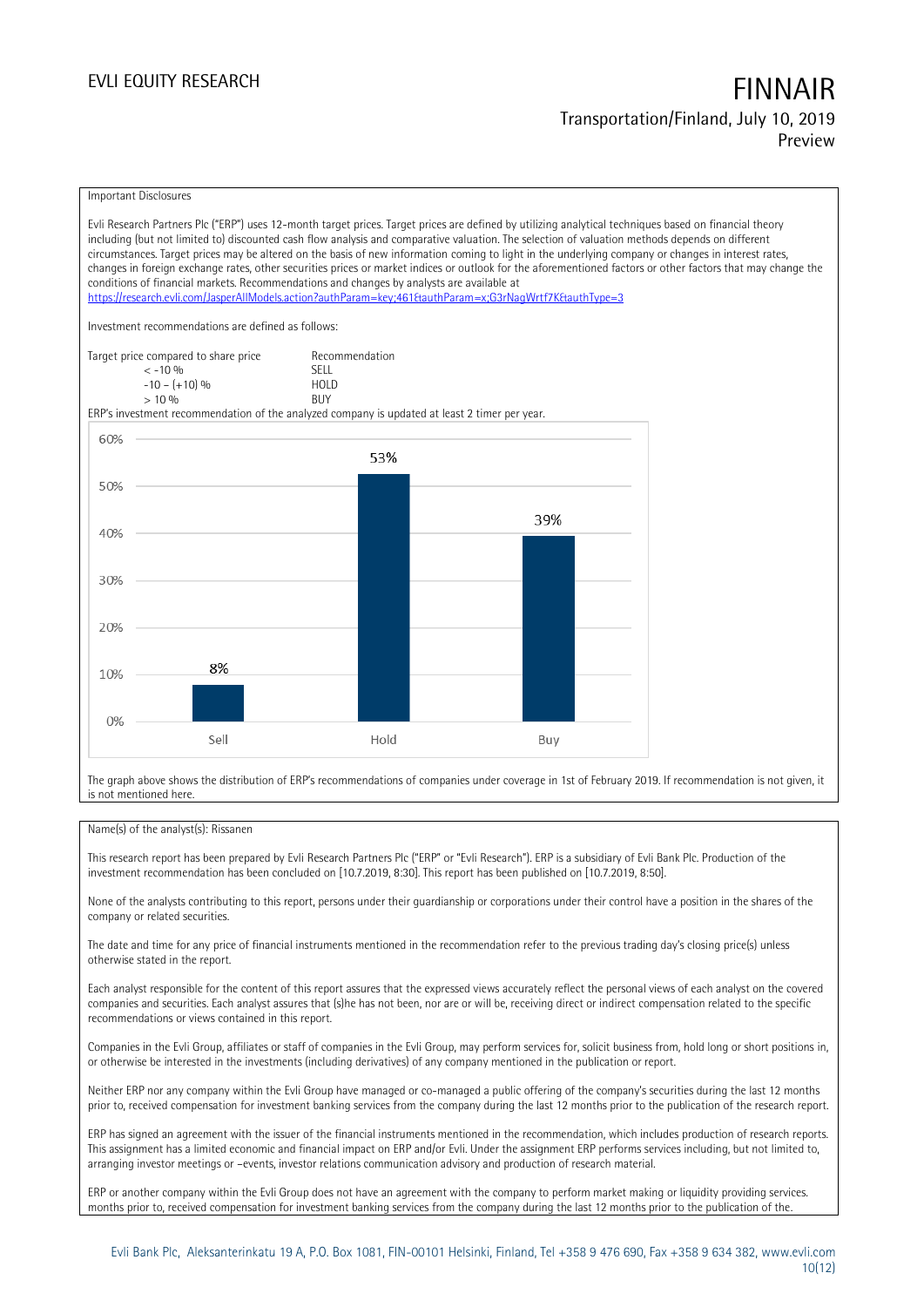For the prevention and avoidance of conflicts of interests with respect to this report, there is an information barrier (Chinese wall) between Investment Research and Corporate Finance units concerning unpublished investment banking services to the company. The remuneration of the analyst(s) is not tied directly or indirectly to investment banking transactions or other services performed by Evli Bank Plc or any company within Evli Group.

This report has not been disclosed to the company prior to its dissemination.

This report is provided and intended for informational purposes only and may not be used or considered under any circumstances as an offer to sell or buy any securities or as advice to trade any securities.

This report is based on sources ERP considers to be correct and reliable. The sources include information providers Reuters and Bloomberg, stock-exchange releases from the companies and other company news, Statistics Finland and articles in newspapers and magazines. However, ERP does not guarantee the materialization, correctness, accuracy or completeness of the information, opinions, estimates or forecasts expressed or implied in the report. In addition, circumstantial changes may have an influence on opinions and estimates presented in this report. The opinions and estimates presented are valid at the moment of their publication and they can be changed without a separate announcement. Neither ERP nor any company within the Evli Group are responsible for amending, correcting or updating any information, opinions or estimates contained in this report. Neither ERP nor any company within the Evli Group will compensate any direct or consequential loss caused by or derived from the use of the information represented in this publication.

All information published in this report is for the original recipient's private and internal use only. ERP reserves all rights to the report. No part of this publication may be reproduced or transmitted in any form or by any means, electronic, mechanical, photocopying, recording or otherwise, or stored in any retrieval system of any nature, without the written permission of ERP.

This report or its copy may not be published or distributed in Australia, Canada, Hong Kong, Japan, New Zealand, Singapore or South Africa. The publication or distribution of this report in certain other jurisdictions may also be restricted by law. Persons into whose possession this report comes are required to inform themselves about and to observe any such restrictions.

Evli Bank Plc is not registered as a broker-dealer with the U. S. Securities and Exchange Commission ("SEC"), and it and its analysts are not subject to SEC rules on securities analysts' certification as to the currency of their views reflected in the research report. Evli Bank is not a member of the Financial Industry Regulatory Authority ("FINRA"). It and its securities analysts are not subject to FINRA's rules on Communications with the Public and Research Analysts and Research Reports and the attendant requirements for fairness, balance and disclosure of potential conflicts of interest. This research report is only being offered in U.S. by Auerbach Grayson & Company, LLC (Auerbach Grayson) to Major U.S. Institutional Investors and is not available to, and should not be used by, any U.S. person or entity that is not a Major U.S. Institutional Investor. Auerbach Grayson is a broker-dealer registered with the U.S. Securities and Exchange Commission and is a member of the FINRA. U.S. entities seeking more information about any of the issuers or securities discussed in this report should contact Auerbach Grayson. The securities of non-U.S. issuers may not be registered with or subject to SEC reporting and other requirements.

ERP is not a supervised entity but its parent company Evli Bank Plc is supervised by the Finnish Financial Supervision Authority.